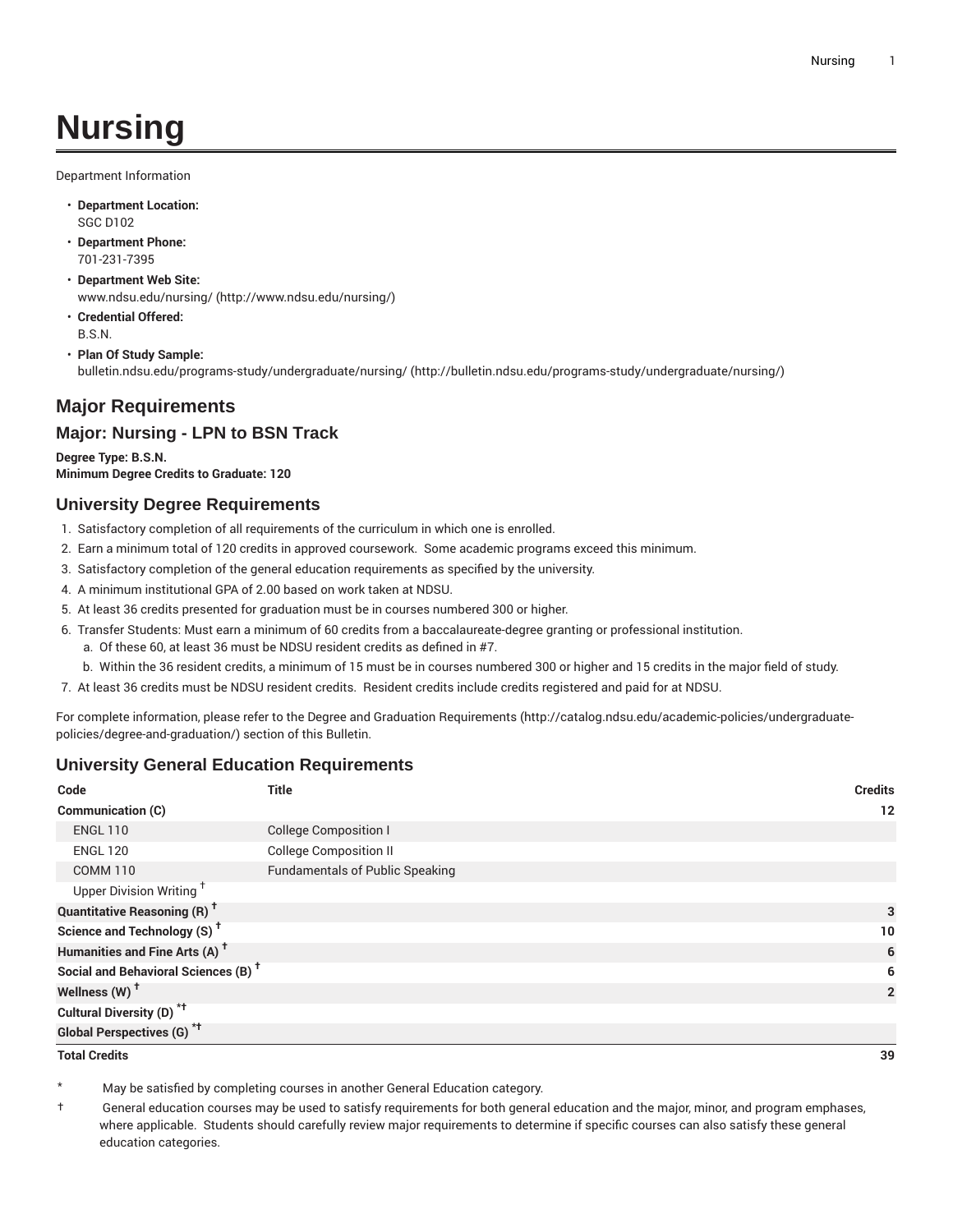• A list of university approved general education courses and administrative policies are available [here](http://catalog.ndsu.edu/academic-policies/undergraduate-policies/general-education/#genedcoursestext) ([http://catalog.ndsu.edu/academic-policies/](http://catalog.ndsu.edu/academic-policies/undergraduate-policies/general-education/#genedcoursestext) [undergraduate-policies/general-education/#genedcoursestext](http://catalog.ndsu.edu/academic-policies/undergraduate-policies/general-education/#genedcoursestext)).

## **Major Requirements**

All students must complete all major requirements with a grade of 'C' or better including ENGL 120 and COMM 110.

| Code                                                                    | <b>Title</b>                                                                                                                     | <b>Credits</b>           |  |
|-------------------------------------------------------------------------|----------------------------------------------------------------------------------------------------------------------------------|--------------------------|--|
| <b>Nursing Major Requirements</b>                                       |                                                                                                                                  |                          |  |
| <b>BIOC 260</b>                                                         | <b>Elements of Biochemistry</b>                                                                                                  | 4                        |  |
| <b>BIOL 220</b><br>& 220L                                               | Human Anatomy and Physiology I<br>and Human Anatomy and Physiology I Laboratory (May satisfy a general education category S)     | 4                        |  |
| <b>BIOL 221</b><br>& 221L                                               | Human Anatomy and Physiology II<br>and Human Anatomy and Physiology II Laboratory                                                | 4                        |  |
| <b>CHEM 117</b><br>& 117L                                               | <b>Chemical Concepts and Applications</b><br>and Chem Concepts and Applications Lab (May satisfy a general education category S) | 4                        |  |
| <b>HNES 250</b>                                                         | Nutrition Science (May satisfy a general education category W)                                                                   | 3                        |  |
| <b>MICR 202</b><br>& 202L                                               | Introductory Microbiology<br>and Introductory Microbiology Lab (May satisfy a general education category S)                      | 3                        |  |
| <b>NURS 251</b>                                                         | Skills and Concepts for Nursing                                                                                                  | $\mathbf{2}$             |  |
| <b>NURS 252</b>                                                         | <b>Gerontologic Nursing</b>                                                                                                      | 2                        |  |
| <b>NURS 300</b>                                                         | Pharmacology & Pathophysiology for Nursing                                                                                       | 4                        |  |
| <b>NURS 289</b>                                                         | Transition from Associate LPN to BSN                                                                                             | 2                        |  |
| <b>NURS 341</b>                                                         | <b>Foundations of Clinical Nursing</b>                                                                                           | 3                        |  |
| <b>NURS 342</b>                                                         | Adult Health Nursing I                                                                                                           | 5                        |  |
| <b>NURS 352</b>                                                         | Family Nursing I (validation)                                                                                                    | $\overline{\mathcal{A}}$ |  |
| <b>NURS 360</b>                                                         | <b>Health Assessment</b>                                                                                                         | 4                        |  |
| <b>NURS 362</b>                                                         | Family Nursing II (validation)                                                                                                   | 4                        |  |
| <b>NURS 372</b>                                                         | <b>Expanded Family Nursing I</b>                                                                                                 | 2                        |  |
| <b>NURS 374</b>                                                         | <b>Expanded Family Nursing II</b>                                                                                                | $\sqrt{2}$               |  |
| <b>NURS 402</b>                                                         | Mental Health Nursing (validation)                                                                                               | 4                        |  |
| <b>NURS 403</b>                                                         | Adult Health Nursing II (validation)                                                                                             | $\sqrt{5}$               |  |
| <b>NURS 405</b>                                                         | <b>Psychsocial Nursing</b>                                                                                                       | 2                        |  |
| <b>NURS 406</b>                                                         | <b>Community &amp; Public Health Nursing</b>                                                                                     | 4                        |  |
| <b>NURS 407</b>                                                         | Adult Health: Complex Problems                                                                                                   | 3                        |  |
| NURS 407L                                                               | Expanded Clinical Practice for the LPN-BSN                                                                                       | 3                        |  |
| <b>NURS 450</b>                                                         | Nursing Synthesis/Practicum                                                                                                      | 4                        |  |
| <b>NURS 420</b>                                                         | Evidence-Based Practice and Research in Nursing                                                                                  | 3                        |  |
| <b>NURS 460</b>                                                         | Management, Leadership and Career Development                                                                                    | 3                        |  |
| <b>CHP 400</b>                                                          | Interprofessional Health Care Practice                                                                                           | 3                        |  |
| <b>PSYC 111</b>                                                         | Introduction to Psychology (May satisfy a general education category B)                                                          | 3                        |  |
| <b>PSYC 250</b>                                                         | Developmental Psychology                                                                                                         | 3                        |  |
| SOC 110                                                                 | Introduction to Sociology (May satisfy a general education category B)                                                           | 3                        |  |
| or ANTH 111                                                             | Introduction to Anthropology                                                                                                     |                          |  |
| Select one of the following: (May satisfy general education category C) |                                                                                                                                  | 3                        |  |
| <b>ENGL 320</b>                                                         | <b>Business and Professional Writing</b>                                                                                         |                          |  |
| <b>ENGL 321</b>                                                         | Writing in the Technical Professions                                                                                             |                          |  |
| <b>ENGL 322</b>                                                         | Writing and the Creative Process                                                                                                 |                          |  |
| <b>ENGL 324</b>                                                         | Writing in the Sciences                                                                                                          |                          |  |
| <b>ENGL 325</b>                                                         | Writing in the Health Professions                                                                                                |                          |  |
| <b>ENGL 358</b>                                                         | Writing in the Humanities and Social Sciences                                                                                    |                          |  |
| <b>ENGL 459</b>                                                         | Researching and Writing Grants and Proposal                                                                                      |                          |  |